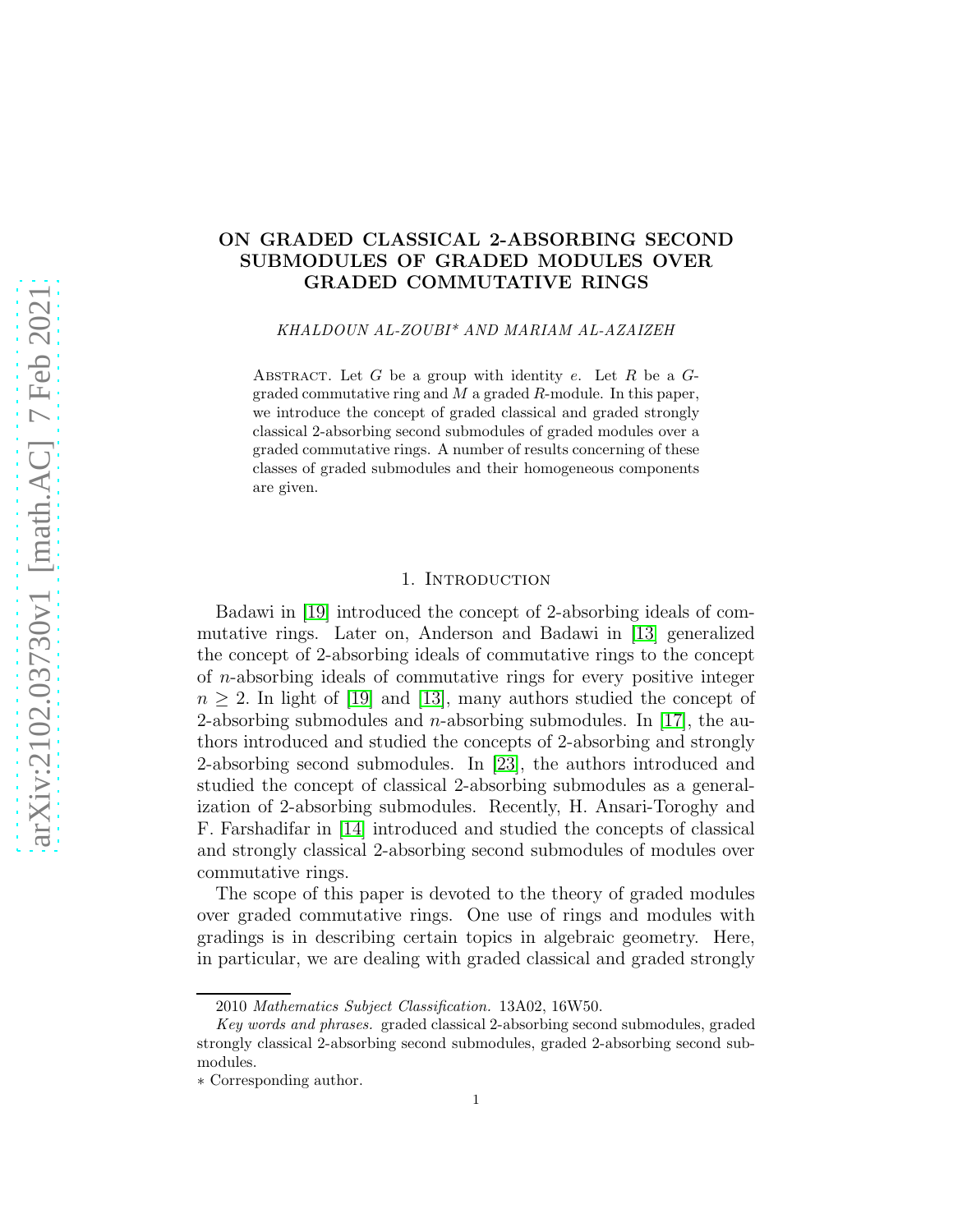classical 2-absorbing second submodules of graded modules over graded commutative rings.

Graded prime ideals of graded commutative rings have been introduced and studied in [10, 30-32]. S.E. Atani in [\[18\]](#page-12-3) extended graded prime ideals to graded prime submodules. Several authors investigated properties of graded prime submodules, for examples see [\[1,](#page-11-2) [9,](#page-11-3) [11,](#page-11-4) [29\]](#page-12-4). The concept of graded 2-absorbing ideals, generalizations of graded prime ideals, were studied by K. Al-Zoubi and R. Abu-Dawwas, and other authors, (see [\[3,](#page-11-5) [25\]](#page-12-5).) K. Al-Zoubi and R. Abu-Dawwas in [\[2\]](#page-11-6) extended graded 2-absorbing ideals to graded 2-absorbing submodules. Later on, M. Hamoda and A. E. Ashour in [\[24\]](#page-12-6) introduced the concept of graded n-absorbing submodules that is a generalization of the concept of graded prime ideals. The notion of graded classical prime submodules as a generalization of graded prime submodules was introduced in [\[21\]](#page-12-7) and studied in[\[9,](#page-11-3) [6,](#page-11-7) [8,](#page-11-8) [12\]](#page-11-9). The notion of graded second submodules was introduced in [\[15\]](#page-11-10) and studied in [\[7,](#page-11-11) [16,](#page-11-12) [20\]](#page-12-8). In[\[4\]](#page-11-13), the authors introduced and studied the concept of graded classical 2-absorbing submodules as a generalization of graded 2-absorbing submodules.

Recently, K. Al-Zoubi and M. Al-Azaizeh in [\[5\]](#page-11-14) introduced and studied the concepts of graded 2-absorbing and graded strongly 2-absorbing second submodules.

Here, we introduce the concept of graded classical (resp. graded strongly classical) 2-absorbing second submodules of graded modules over a commutative graded rings as a generalization of graded 2-absorbing (resp. graded strongly 2-absorbing) second submodules and investigate some properties of these classes of graded submodules.

## 2. Preliminaries

Convention. Throughout this paper all rings are commutative with identity and all modules are unitary. First, we recall some basic properties of graded rings and modules which will be used in the sequel. We refer to [\[22\]](#page-12-9), [\[26\]](#page-12-10), [\[27\]](#page-12-11) and [\[28\]](#page-12-12) for these basic properties and more information on graded rings and modules. Let  $G$  be a multiplicative group and  $e$  denote the identity element of  $G$ . A ring  $R$  is called a graded ring (or G-graded ring) if there exist additive subgroups  $R_{\alpha}$  of R indexed by the elements  $\alpha \in G$  such that  $R = \bigoplus_{\alpha \in G} R_{\alpha}$  and  $R_{\alpha}R_{\beta} \subseteq R_{\alpha\beta}$  for all  $\alpha$ ,  $\beta \in G$ . The elements of  $R_{\alpha}$  are called homogeneous of degree  $\alpha$  and all the homogeneous elements are denoted by  $h(R)$ , i.e.  $h(R) = \bigcup_{\alpha \in G} R_{\alpha}$ . If  $r \in R$ , then r can be written uniquely as  $\sum_{\alpha \in G} r_{\alpha}$ , where  $r_{\alpha}$  is called a homogeneous component of r in  $R_{\alpha}$ . Moreover,  $R_{e}$  is a subring of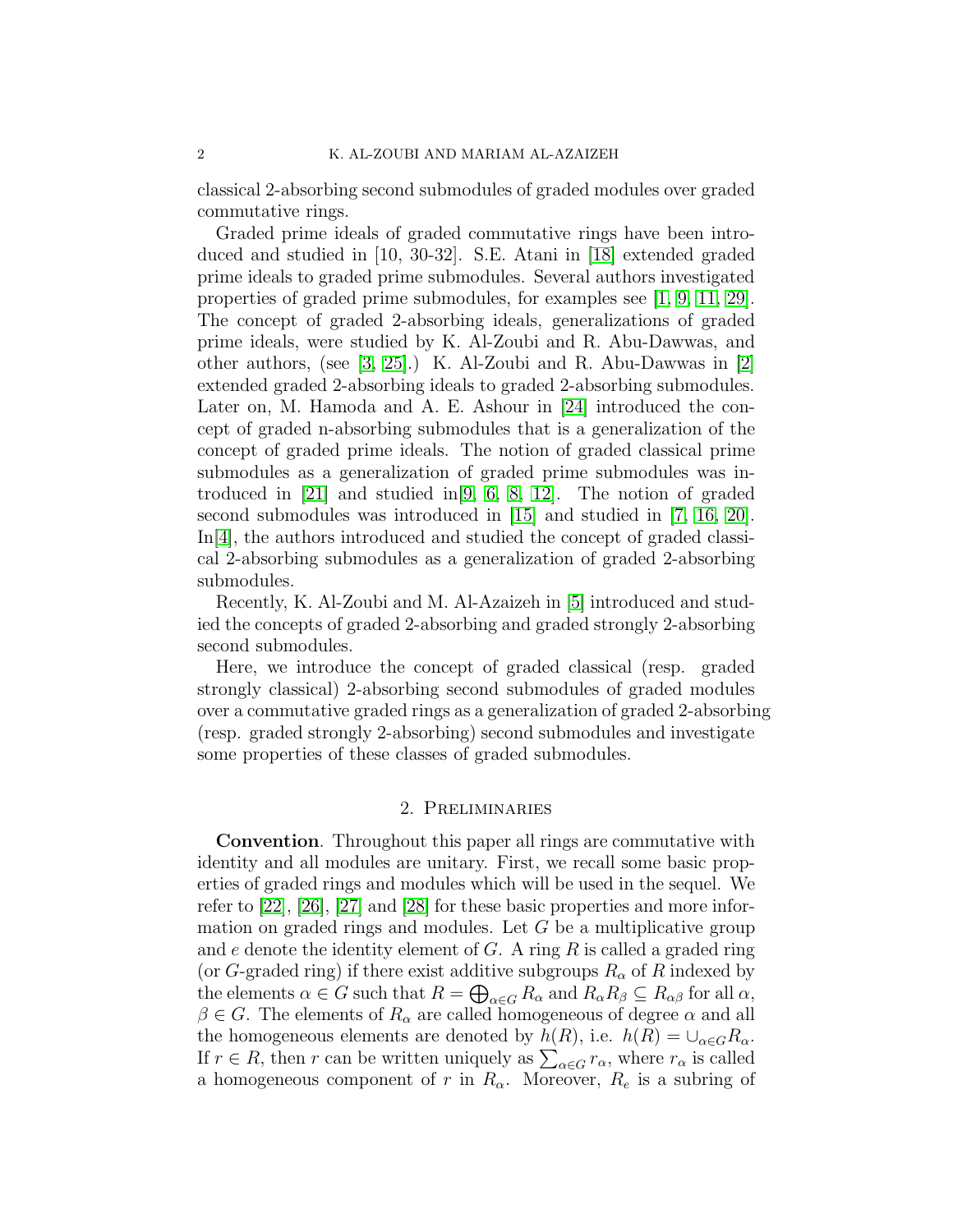R and  $1 \in R_e$ . Let  $R = \bigoplus_{\alpha \in G} R_\alpha$  be a G-graded ring. An ideal I of R is said to be a graded ideal if  $I = \bigoplus_{\alpha \in G} (I \cap R_{\alpha}) := \bigoplus_{\alpha \in G} I_{\alpha}$ . Let  $R = \bigoplus_{\alpha \in G} R_{\alpha}$  be a G-graded ring. A Left R-module M is said to be *a graded* R*-module* (or G*-graded* R*-module*) if there exists a family of additive subgroups  $\{M_{\alpha}\}_{{\alpha}\in G}$  of M such that  $M=\bigoplus_{{\alpha}\in G}M_{\alpha}$  and  $R_{\alpha}M_{\beta} \subseteq M_{\alpha\beta}$  for all  $\alpha, \beta \in G$ . Here,  $R_{\alpha}M_{\beta}$  denotes the additive subgroup of M consisting of all finite sums of elements  $r_{\alpha} m_{\beta}$  with  $r_{\alpha} \in R_{\alpha}$ and  $m_{\beta} \in M_{\beta}$ . Also if an element of M belongs to  $\cup_{\alpha \in G} M_{\alpha} = h(M)$ , then it is called a homogeneous. Note that  $M_{\alpha}$  is an  $R_e$ -module for every  $\alpha \in G$ . So, if  $I = \bigoplus_{\alpha \in G} I_{\alpha}$  is a graded ideal of R, then  $I_{\alpha}$  is an  $R_e$ -module for every  $\alpha \in G$ . Let  $R = \bigoplus_{\alpha \in G} R_\alpha$  be a G-graded ring. A submodule N of M is said to be *a graded submodule of* M if  $N = \bigoplus_{\alpha \in G} (N \cap M_{\alpha}) := \bigoplus_{\alpha \in G} N_{\alpha}$ . In this case,  $N_{\alpha}$  is called the  $\alpha$ -component of N.

Let R be a G-graded ring and M a graded R-module. A proper graded submodule C of M is said to be *a completely graded irreducible* if  $C = \bigcap_{\alpha \in \Delta} C_{\alpha}$ , where  $\{C_{\alpha}\}_{{\alpha \in \Delta}}$  is a family of graded submodules of M, implies that  $C = C_{\beta}$  for some  $\beta \in \Delta$  (see [\[5\]](#page-11-14).) A non-zero graded submodule S of M is said to be *a graded 2-absorbing second submodule of* M if whenever  $r, t \in h(R), C$  is a completely graded irreducible submodule of M, and  $rtS \subseteq C$ , then  $rS \subseteq C$  or  $tS \subseteq C$  or  $rt \in Ann_R(S)$  (see [\[5\]](#page-11-14).) A non-zero graded submodule S of M is said to be *a graded strongly 2-absorbing second submodule of* M if whenever  $r, t \in h(R), C_1, C_2$  are completely graded irreducible submodules of M, and  $rtS \subseteq C_1 \cap C_2$ , then  $rS \subseteq C_1 \cap C_2$  or  $tS \subseteq C_1 \cap C_2$  or  $rt \in Ann_R(S)$  (see [\[5\]](#page-11-14).) A proper graded submodule C of M is said to be a graded classical 2-absorbing submodule of M if  $C \neq M$ ; and whenever  $r, s, t \in h(R)$  and  $m \in h(M)$  with  $rstm \in C$ , then either  $rsm \in C$  or  $rtm \in C$  or  $stm \in C$  (see [\[4\]](#page-11-13).)

### 3. Graded classical 2-absorbing second submodules

**Definition 3.1.** Let R be a G-graded ring and M a graded R-module. A non-zero graded submodule C of M is said to be *a graded classical 2-absorbing second submodule of M*, if whenever  $r_{\alpha}$ ,  $s_{\beta}$ ,  $t_{\gamma} \in h(R)$ , U is a completely graded irreducible submodule of M and  $r_{\alpha} s_{\beta} t_{\gamma} C \subseteq U$ , then either  $r_{\alpha} s_{\beta} C \subseteq U$  or  $s_{\beta} t_{\gamma} C \subseteq U$  or  $r_{\alpha} t_{\gamma} C \subseteq U$ . We say that M is *a graded classical 2-absorbing second module* if M is a graded classical 2-absorbing second submodule of itself.

Lemma 3.2. *Let* R *be a* G*-graded ring,* M *a graded* R*-module and* C *a graded classical 2-absorbing second submodule of M. Let*  $I = \bigoplus_{\gamma \in G} I_{\gamma}$ *be a graded ideal of* R. Then for every  $r_{\alpha}, s_{\beta} \in h(R)$ ,  $\gamma \in G$  and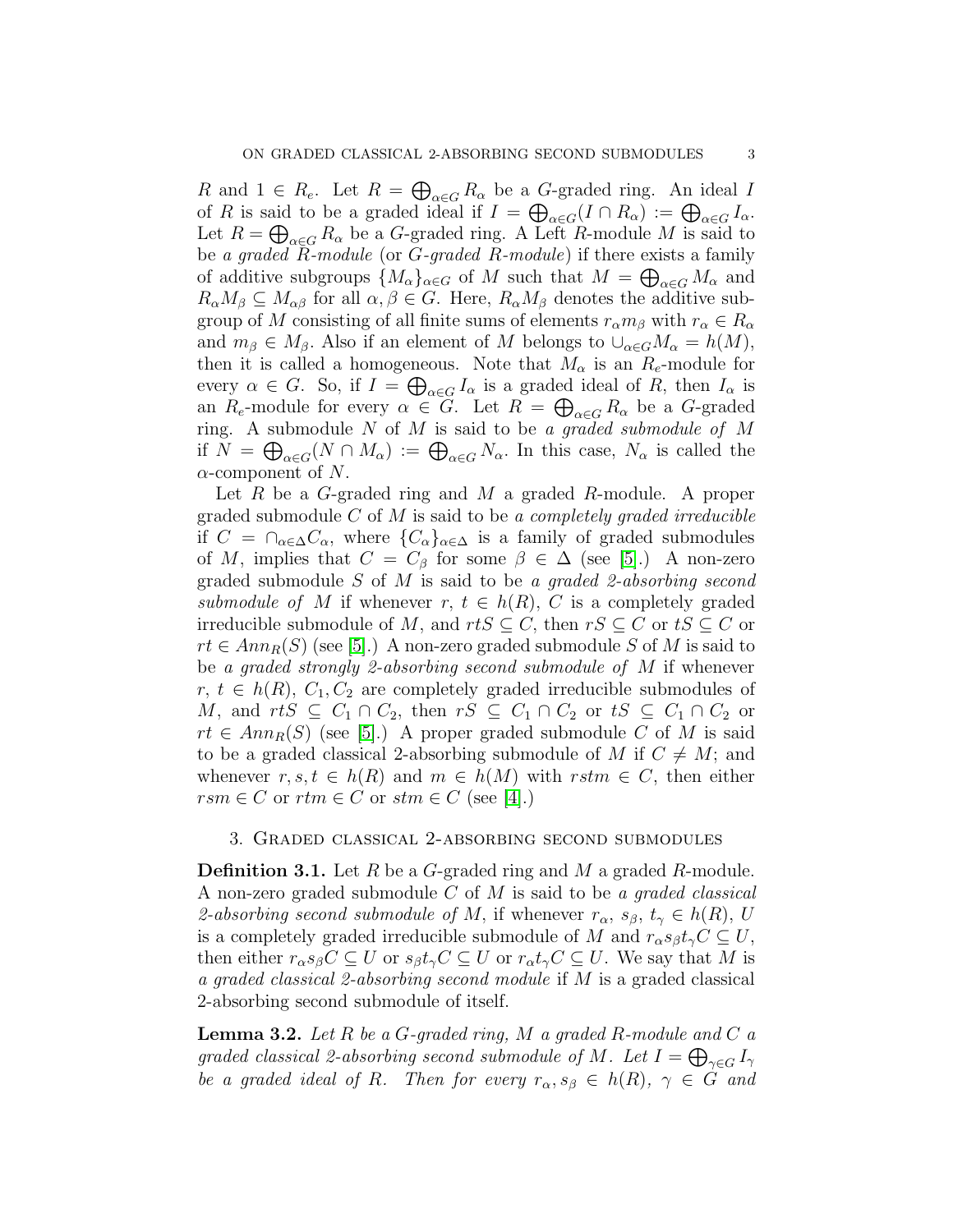*completely graded irreducible submodule* U *of* M *with*  $r_{\alpha} s_{\beta} I_{\gamma} C \subseteq U$ , *either*  $r_{\alpha}I_{\gamma}C \subseteq U$  *or*  $s_{\beta}I_{\gamma}C \subseteq U$  *or*  $r_{\alpha}s_{\beta}C \subseteq U$ *.* 

*Proof.* Let  $r_{\alpha}, s_{\beta} \in h(R), \gamma \in G$  and U be a completely graded irreducible submodule of M such that  $r_{\alpha}s_{\beta}I_{\gamma}C \subseteq U$ ,  $r_{\alpha}I_{\gamma}C \nsubseteq U$  and  $s_{\beta}I_{\gamma}C \nsubseteq U$ . We have to show that  $r_{\alpha}s_{\beta}C \subseteq U$ . By our assumption there exist  $i_{\gamma}$ ,  $i'_{\gamma} \in I_{\gamma}$  such that  $r_{\alpha}$   $i_{\gamma}C \nsubseteq U$  and  $s_{\beta}$   $i'_{\gamma}C \nsubseteq U$ . As  $r_{\alpha} s_{\beta} i_{\gamma} C \subseteq U$  and C is a graded classical 2-absorbing second submodule, we have either  $r_{\alpha}s_{\beta}C \subseteq U$  or  $s_{\beta}i_{\gamma}C \subseteq U$ . Similarly, by  $r_{\alpha}s_{\beta}i_{\gamma}'C \subseteq U$ , we get either  $r_{\alpha}s_{\beta}C \subseteq U$  or  $r_{\alpha}i_{\gamma}'C \subseteq U$ . If  $r_{\alpha}s_{\beta}C \subseteq U$ , we are done. Suppose that  $r_{\alpha} s_{\beta} C \nsubseteq U$ , which implies that  $s_{\beta} i_{\gamma} C \subseteq U$ and  $r_{\alpha}i_{\gamma}'C \subseteq U$ . By  $(i_{\gamma} + i')$  $(\gamma) \in I_{\gamma}$ , it follows that  $r_{\alpha}s_{\beta}(i_{\gamma}+i')$  $C'_\gamma$ ) $C \subseteq U$ . Then either  $r_{\alpha}(i_{\gamma}+i')$  $\mathcal{C}_\gamma C \subseteq U \text{ or } s_\beta(i_\gamma + i_\gamma')$  $\chi'_{\gamma}$ ) $C \subseteq U$  as C is a graded classical 2-absorbing second submodule of M. If  $r_{\alpha}(i_{\gamma}+i')$  $\zeta'_\gamma$ ) $C \subseteq U$ , then  $r_{\alpha}i_{\gamma}C \subseteq U$  since  $r_{\alpha}i_{\gamma}'C \subseteq U$ , which is a contradiction. Similarly, if  $s_{\beta}(i_{\gamma}+i_{\gamma}^{\prime}% +i_{\gamma}^{\prime})=\sum_{i,j=0}^{N}a_{i,j}^{i}$  $\gamma'_{\gamma}$ ) $C \subseteq U$ , we get a contradiction. Thus  $r_{\alpha}s_{\beta}C \subseteq U$ .

Lemma 3.3. *Let* R *be a* G*-graded ring,* M *a graded* R*-module and* C *a* graded classical 2-absorbing second submodule of M. Let  $I = \bigoplus_{\beta \in G} I_{\beta}$ and  $J = \bigoplus_{\gamma \in G} J_{\gamma}$  *be a graded ideals of R. Then for every*  $r_{\alpha} \in h(R)$ *,*  $\beta, \gamma \in G$  *and completely graded irreducible submodule* U of M *with*  $r_{\alpha}I_{\beta}J_{\gamma}C \subseteq U$ , either  $r_{\alpha}I_{\beta}C \subseteq U$  or  $r_{\alpha}J_{\gamma}C \subseteq U$  or  $I_{\beta}J_{\gamma}C \subseteq U$ .

*Proof.* Let  $r_{\alpha} \in h(R)$ ,  $\beta, \gamma \in G$  and U be a completely graded irreducible submodule of M such that  $r_{\alpha}I_{\beta}J_{\gamma}C \subseteq U$ ,  $r_{\alpha}I_{\beta}C \nsubseteq U$  and  $r_{\alpha}J_{\gamma}C \nsubseteq U$ . We have to show that  $I_{\beta}J_{\gamma}C \subseteq U$ . Let  $i_{\beta} \in I_{\beta}$  and  $j_{\gamma} \in J_{\gamma}$ . By our assumption, there exist  $i'_{\beta} \in I_{\beta}$  and  $j'_{\gamma} \in J_{\gamma}$  such that  $r_{\alpha}i'_{\beta}C \nsubseteq U$ and  $r_{\alpha}j'_{\gamma}C \nsubseteq U$ . Since  $r_{\alpha}i'_{\beta}J_{\gamma}C \subseteq U$ ,  $r_{\alpha}i'_{\beta}C \nsubseteq U$  and  $r_{\alpha}J_{\gamma}C \nsubseteq U$ , by Lemma 3.2, we get  $i'_{\beta} J_{\gamma} C \subseteq U$ . Similarly, by  $r_{\alpha} j'_{\gamma}$  $\gamma I_{\beta}C \subseteq U$ ,  $r_{\alpha}j_{\gamma}'C \nsubseteq U$ and  $r_{\alpha}I_{\beta}C \nsubseteq U$ , we get j'  $\gamma I_{\beta}C \subseteq U$ . By  $(i_{\beta}+i_{\beta}')$  $\mathcal{L}_{\beta}$ )  $\in I_{\beta}$  and  $(j_{\gamma}+j_{\gamma}')$  $\mathcal{U}_{\gamma})\in J_{\gamma},$ it follow that  $r_{\alpha}(i_{\beta}+i'_{\beta})$  $\zeta_\beta)(j_\gamma+j'_\gamma)$  $\chi'_{\gamma}$ ) $C \subseteq U$ . Since C is a graded classical 2-absorbing second submodule, we have either  $r_{\alpha}(i_{\beta} + i'_{\beta})$  $\mathcal{C}_{\beta}$ ) $C \subseteq U$  or  $r_{\alpha}$   $(j_{\gamma} + j'_{\gamma})$  $\gamma'_{\gamma}$ ) $C \subseteq U$  or  $(i_{\beta} + i'_{\beta})$  $j_{\beta\beta}^{\prime}(j_{\gamma}+j_{\gamma}^{\prime})$  $\gamma'_{\gamma}$ )C  $\subseteq U$ . If  $r_{\alpha}(i_{\beta}+i'_{\beta})$  $'_{\beta}$ ) $C \subseteq U$ , then  $r_{\alpha}i_{\beta}C \nsubseteq U$  since  $r_{\alpha}i'_{\beta}C \nsubseteq U$ . Since  $r_{\alpha}i_{\beta}J_{\gamma}C \subseteq U$ ,  $r_{\alpha}J_{\gamma}C \nsubseteq U$  and  $r_{\alpha}i_{\beta}C \nsubseteq U$ , by Lemma 3.2, we get  $i_{\beta}J_{\gamma}C \subseteq U$  and hence  $i_{\beta}j_{\gamma}C \subseteq U$ . Similarly, if  $r_{\alpha}$   $(j_{\gamma} + j'_{\gamma})$  $\chi'_\gamma$ ) $C \subseteq U$ , we conclude that  $i_\beta j_\gamma C \subseteq U$ . If  $(i_{\beta} + i'_{\beta})$  $j_{\beta\beta}^{\prime}(j_{\gamma}+j_{\gamma}^{\prime})$  $\mathcal{I}_{\gamma}^{\prime}\big)C\subseteq U, \text{ then }i_{\beta}j_{\gamma}C+i_{\beta}j_{\gamma}^{\prime}C+i_{\beta}^{\prime}$  $j_{\beta}j_{\gamma}C + i_{\beta}^{\prime}$  $'_{\beta}j'_{\gamma}C \subseteq U,$ this implies that  $i_{\beta}j_{\gamma}C \subseteq U$ . Thus  $I_{\beta}J_{\gamma}C \subseteq U$ .

The following theorem give us a characterization of graded classical 2-absorbing second submodule of a graded module.

Theorem 3.4. *Let* R *be a* G*-graded ring,* M *a graded* R*-module and* C a non-zero graded submodule of M . Let  $I = \bigoplus_{\alpha \in G} I_\alpha$ ,  $J = \bigoplus_{\beta \in G} J_\beta$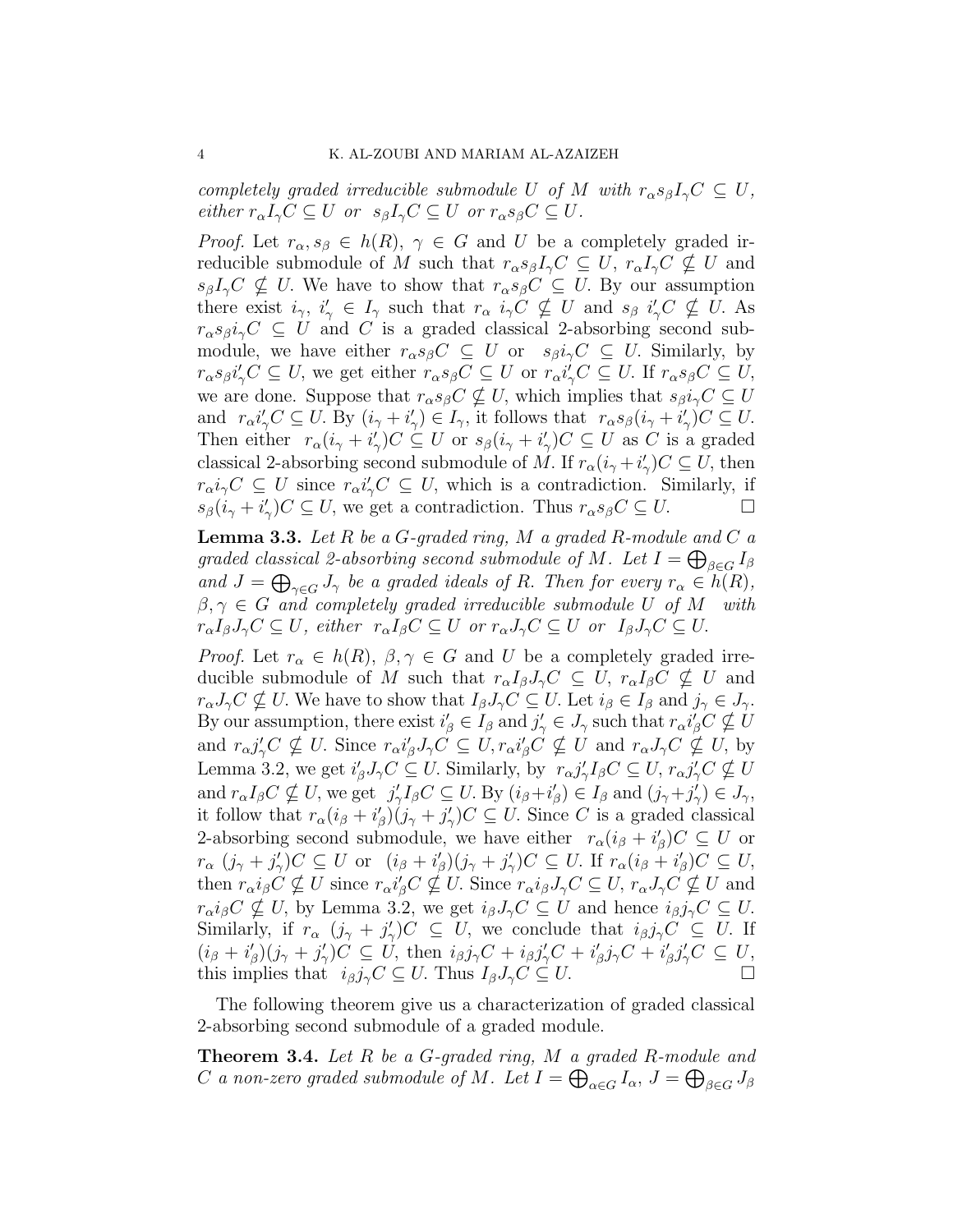and  $K = \bigoplus_{\gamma \in G} K_{\gamma}$  *be a graded ideals of R. Then the following statements are equivalent:*

- (i) C *is a graded classical 2-absorbing second submodule of* M*;*
- (ii) *For every*  $\alpha$ ,  $\beta$ ,  $\gamma \in G$  *and completely graded irreducible submodule* U of M with  $I_{\alpha}J_{\beta}K_{\gamma}C \subseteq U$ , either  $J_{\beta}K_{\gamma}C \subseteq U$  or  $I_{\alpha}J_{\beta}C \subseteq U$ *or*  $I_{\alpha}K_{\gamma}C \subseteq U$ .

*Proof.* (i)  $\Rightarrow$  (ii)Assume that C is a graded classical 2-absorbing second submodule of  $M$ . Let  $U$  be a completely graded irreducible submodule of M and  $\alpha, \beta, \gamma \in G$  such that  $I_{\alpha}J_{\beta}K_{\gamma}C \subseteq U$  and  $J_{\beta}K_{\gamma}C \nsubseteq U$ . Then by Lemma 3.3, for all  $i_{\alpha} \in I_{\alpha}$ , we have either  $i_{\alpha}J_{\beta}C \subseteq U$  or  $i_{\alpha}K_{\gamma}C \subseteq U$ . If  $i_{\alpha}J_{\beta}C \subseteq U$  for all  $i_{\alpha} \in I_{\alpha}$ , then  $I_{\alpha}J_{\beta}C \subseteq U$ , we are done. Similarly, if  $i_{\alpha}K_{\gamma}C \subseteq U$  for all  $i_{\alpha} \in I_{\alpha}$ , then  $I_{\alpha}K_{\gamma}C \subseteq U$ , we are done. Suppose that there exist  $i_{\alpha}, i'_{\alpha} \in I_{\alpha}$  such that  $i_{\alpha} J_{\beta} C \nsubseteq U$  and  $i'_{\alpha} K_{\gamma} C \nsubseteq U$ . Since  $i_{\alpha}J_{\beta}K_{\gamma}C\subseteq U$ ,  $i_{\alpha}J_{\beta}C\nsubseteq U$  and  $J_{\beta}K_{\gamma}C\nsubseteq U$ , by Lemma 3.3, we get  $i_{\alpha} K_{\gamma} C \subseteq U$ . Similarly, by  $i'_{\alpha} J_{\beta} K_{\gamma} C \subseteq U$ ,  $i'_{\alpha} K_{\gamma} C \nsubseteq U$  and  $J_{\beta} K_{\gamma} C \nsubseteq U$ , we get  $i'_{\alpha}J_{\beta}C \subseteq U$ . Since  $(i_{\alpha} + i'_{\alpha})$  $\mathcal{L}_{\alpha}$ ) $J_{\beta}K_{\gamma}C \subseteq U$  and  $J_{\beta}K_{\gamma}C \nsubseteq U$ , by Lemma 3.3, we get either  $(i_{\alpha} + i'_{\alpha})$  $\mathcal{L}_{\alpha})J_{\beta}C \subseteq U$  or  $(i_{\alpha}+i'_{\alpha})$  $C'_{\alpha}$ ) $K_{\gamma}C \subseteq U$ . If  $(i_{\alpha}+i'_{\alpha})$  $C_{\alpha}$ ) $J_{\beta}C \subseteq U$ , then  $i'_{\alpha}J_{\beta}C \nsubseteq U$  since  $i_{\alpha}J_{\beta}C \nsubseteq U$ , which is a contradiction. Similarly, if  $(i_{\alpha} + i'_{\alpha})$  $\mathcal{C}_{\alpha}$ ) $K_{\gamma}C \subseteq U$ , we get a contradiction. Therefore either  $I_{\alpha}J_{\beta}C \subseteq U$  or  $I_{\alpha}K_{\gamma}C \subseteq U$ .

 $(ii) \Rightarrow (i)$  Assume that  $(ii)$  holds. Let  $r_{\alpha}, s_{\beta}, t_{\gamma} \in h(R)$  and U be a completely graded irreducible submodule of M such that  $r_{\alpha} s_{\beta} t_{\gamma} C \subseteq U$ . Let  $I = r_{\alpha}R$ ,  $J = s_{\beta}R$  and  $K = t_{\gamma}R$  be a graded ideals of R generated by  $r_{\alpha}$ ,  $s_{\beta}$  and  $t_{\gamma}$ , respectively. Then  $I_{\alpha}J_{\beta}K_{\gamma}C \subseteq U$ . By our assumption, we have either  $J_{\beta}K_{\gamma}C \subseteq U$  or  $I_{\alpha}J_{\beta}C \subseteq U$  or  $I_{\alpha}K_{\gamma}C \subseteq U$ . This yields that either  $s_{\beta}t_{\gamma}C \subseteq U$  or  $r_{\alpha}s_{\beta}C \subseteq U$  or  $r_{\alpha}t_{\gamma}C \subseteq U$ . Thus C is a graded classical 2-absorbing second submodule of  $M$ .

Corollary 3.5. *Let* R *be a* G*-graded ring,* M *a graded* R*-module and* C *a graded classical 2-absorbing second submodule of*  $M$  *and*  $I = \bigoplus_{\alpha \in G} I_{\alpha}$ *be a graded ideal of R. Then for each*  $\alpha \in G$ ,  $I_{\alpha}^{n}C = I_{\alpha}^{n+1}C$  for all  $n \geq 2$ .

*Proof.* It is enough to show that  $I^2_\alpha C = I^3_\alpha C$ . It is clear that  $I^3_\alpha C \subseteq I^3_\alpha C$  $I^2_{\alpha}C$ . Let U be a completely graded irreducible submodule of M such that  $I_{\alpha}^{3}C \subseteq U$ . By Theorem 3.4, we get  $I_{\alpha}^{2}C \subseteq U$ . This yields that  $I_{\alpha}^2 C \subseteq I_{\alpha}^3 C$  by [\[5,](#page-11-14) Lemma 2.3]. Therefore  $I_{\alpha}^2 C = I_{\alpha}^3$  $\int_{\alpha}^{3} C.$ 

Clearly every graded 2-absorbing second submodule is a graded classical 2-absorbing second submodule. The following example shows that the converse is not true in general.

**Example 3.6.** Let  $G = \mathbb{Z}_2$ , then  $R = \mathbb{Z}$  is a G-graded ring with  $R_0 = \mathbb{Z}$ and  $R_1 = \{0\}$ . Let  $M = \mathbb{Z}$  be a graded R-module with  $M_0 = \mathbb{Z}$  and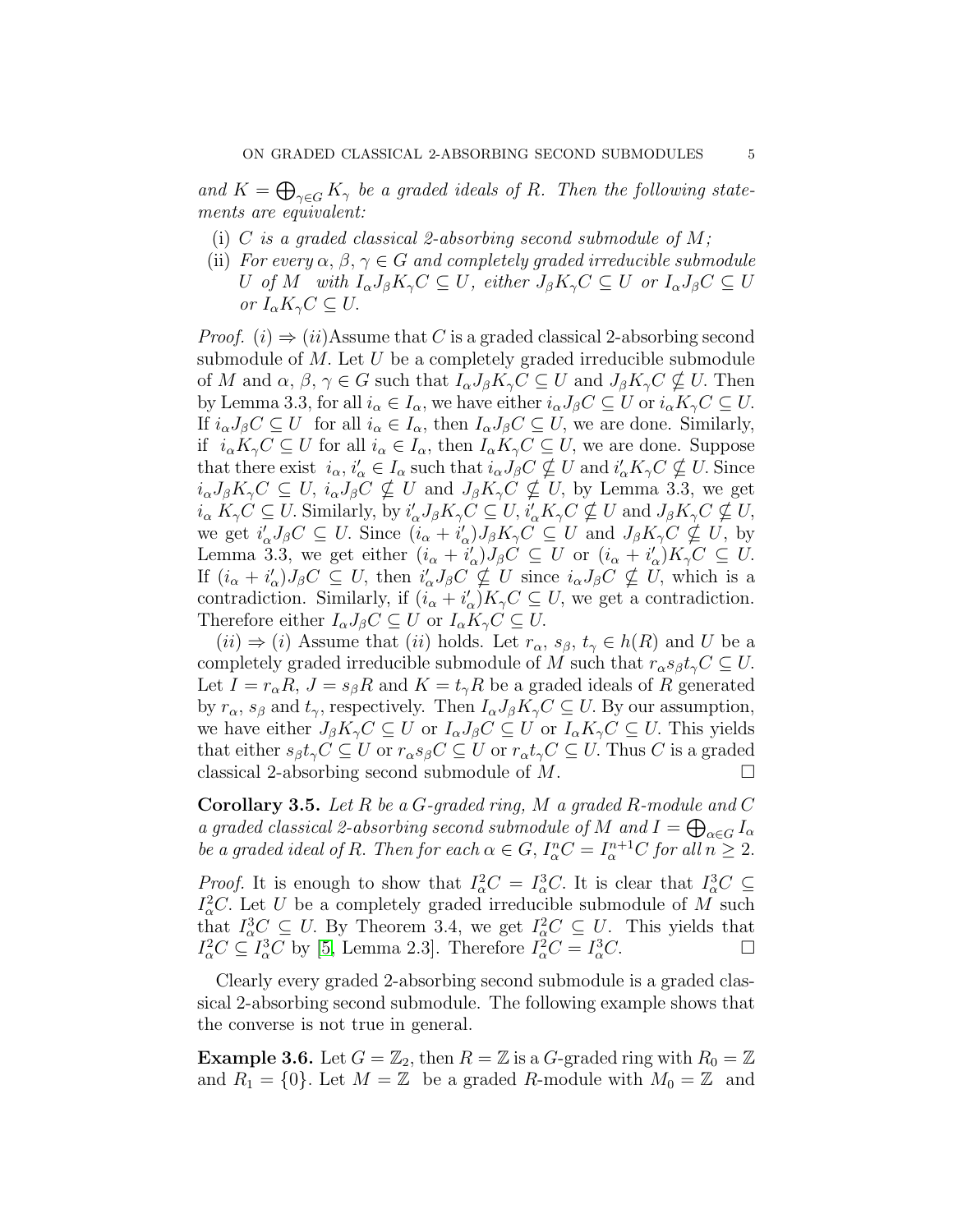$M_1 = \{0\}$ . Now, consider the graded submodule  $N = 2\mathbb{Z}$ . Then N is a graded classical 2-absorbing second submodule of R which is not a graded 2-absorbing second submodule of M.

Let  $R$  be a  $G$ -graded ring,  $M$  a graded  $R$ -module and  $N$  a graded submodule of M. Then  $(N :_R M)$  is defined as  $(N :_R M) = \{r \in$  $R|rM \subseteq N$ . It is shown in [\[18,](#page-12-3) Lemma 2.1] that if N is a graded submodule of M, then  $(N :_R M) = \{r \in R : rM \subseteq N\}$  is a graded ideal of R. The annihilator of M is defined as  $(0:_{R} M)$  and is denoted by  $Ann_R(M)$ . Recall that a proper graded ideal I of a G-graded ring R is said to be *a graded 2-absorbing ideal of* R if whenever  $r, s, t \in h(R)$ with  $rst \in I$ , then  $rs \in I$  or  $rt \in I$  or  $st \in I$  (see [\[3\]](#page-11-5).)

Theorem 3.7. *Let* R *be a* G*-graded ring,* M *a graded* R*-module and* C *a graded classical 2-absorbing second submodule of* M*. Then for each completely graded irreducible submodule* U *of* M *with*  $C \nsubseteq U$ ,  $(U :_R C)$ *is a graded 2-absorbing ideal of* R.

*Proof.* Let  $r_{\alpha}$ ,  $s_{\beta}$ ,  $t_{\gamma} \in h(R)$  such that  $r_{\alpha}s_{\beta}t_{\gamma} \in (U :_{R} C)$ . Then  $r_{\alpha}s_{\beta}t_{\gamma}C \subseteq U$ . Since C is a graded classical 2-absorbing second submodule, we have either  $s_{\beta}t_{\gamma}C \subseteq U$  or  $r_{\alpha}s_{\beta}C \subseteq U$  or  $r_{\alpha}t_{\gamma}C \subseteq U$ , it follows that either  $s_{\beta}t_{\gamma} \in (U :_{R} C)$  or  $r_{\alpha}s_{\beta} \in (U :_{R} C)$  or  $r_{\alpha}t_{\gamma} \in (U :_{R} C)$ . Thus  $(U:_{R} C)$  is a graded 2-absorbing ideal of R.

Theorem 3.8. *Let* R *be a* G*-graded ring,* M *a graded* R*-module and* C *a graded classical 2-absorbing second submodule of* M*. Let* I =  $\bigoplus_{\lambda \in G} I_{\lambda}$  *be a graded ideal of* R *and*  $\lambda \in G$  *with*  $I_{\lambda} \nsubseteq Ann_R(C)$ . *Then* IλC *is a graded classical 2-absorbing second submodule of* M.

*Proof.* Since  $I_{\lambda} \nsubseteq Ann_R(C), I_{\lambda}C \neq 0$ . Now, let  $r_{\alpha}, s_{\beta}, t_{\gamma} \in h(R)$ and  $U$  be a completely graded irreducible submodule of  $M$  such that  $r_{\alpha}s_{\beta}t_{\gamma}I_{\lambda} C \subseteq U$ . By Lemma 3.2, we have either  $r_{\alpha}s_{\beta}I_{\lambda}C \subseteq U$  or  $t_{\gamma}I_{\lambda}C \subseteq U$  or  $r_{\alpha}s_{\beta}t_{\gamma}C \subseteq U$ . If  $r_{\alpha}s_{\beta}I_{\lambda}C \subseteq U$  or  $t_{\gamma}I_{\lambda}C \subseteq U$ , then we are done. If  $r_{\alpha} s_{\beta} t_{\gamma} C \subseteq U$ , then either  $s_{\beta} t_{\gamma} C \subseteq U$  or  $r_{\alpha} t_{\gamma} C \subseteq U$  or  $r_{\alpha}s_{\beta}C \subseteq U$  as C is a graded classical 2-absorbing second submodule, it follows that either  $s_{\beta}t_{\gamma}I_{\lambda}C \subseteq U$  or  $r_{\alpha}t_{\gamma}I_{\lambda}C \subseteq U$  or  $r_{\alpha}s_{\beta}I_{\lambda}C \subseteq U$ . Thus  $I_{\lambda}C$  is a graded classical 2-absorbing second submodule of M.  $\Box$ 

Let R be a G-graded ring and  $M$ ,  $M'$  graded R-modules. Let  $f: M \to M'$  be an R-module homomorphism. Then f is said to be a graded homomorphism if  $f(M_\alpha) \subseteq M'_\alpha$  for all  $\alpha \in G$ , (see [\[28\]](#page-12-12).) The category of graded R-modules possesses direct sums, products injective and projective limits. A graded homomorphism that is an injective function will be referred to simply as a monomorphism and a graded homomorphism that is a surjective function will be called an epimorphism.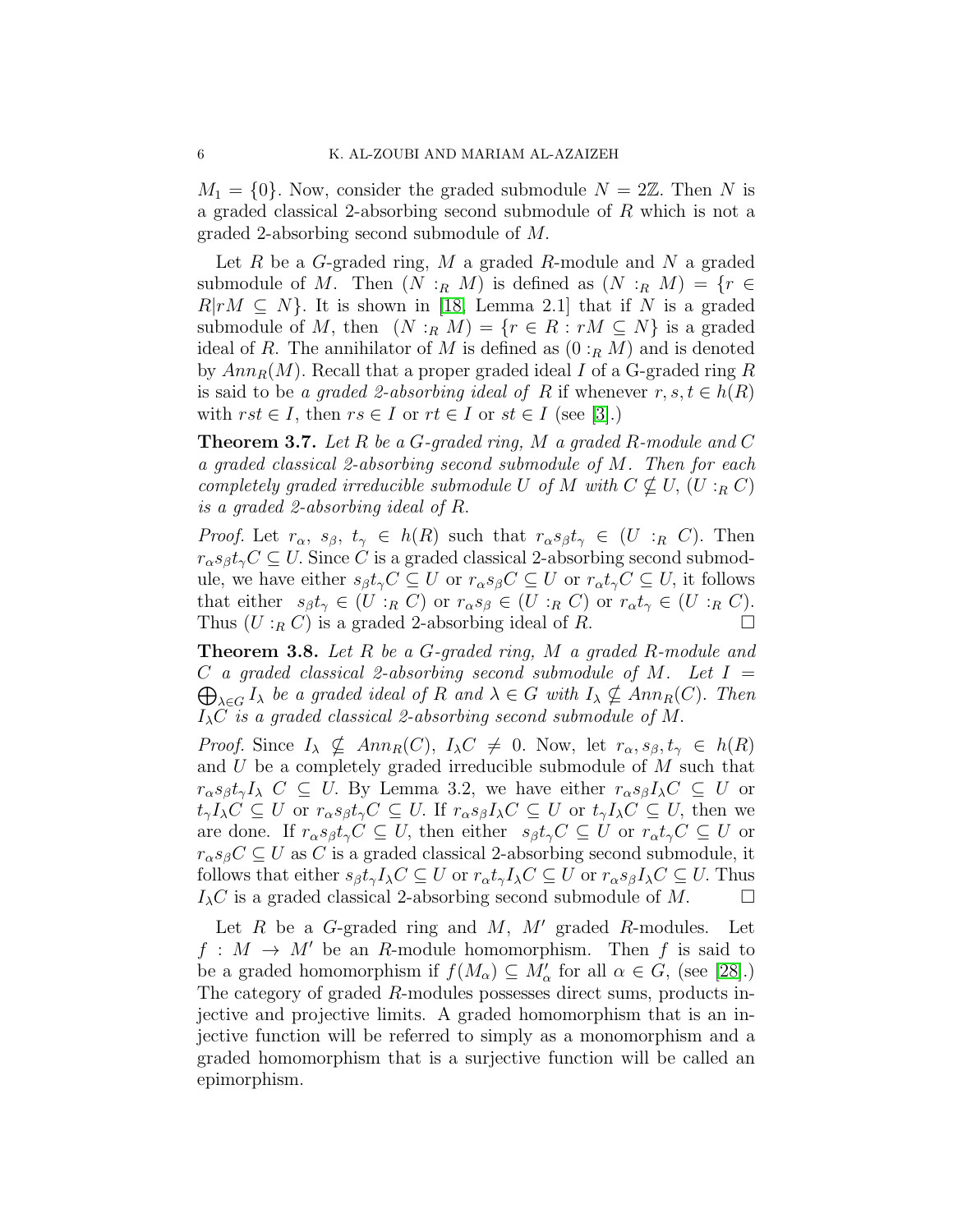**Theorem 3.9.** Let R be a G-graded ring and  $M_1$ ,  $M_2$  be two graded *R*-modules. Let  $f : M_1 \to M_2$  be a graded monomorphism. Then we *have the following:*

- (i) If  $C_1$  *is a graded classical 2-absorbing second submodule of*  $M_1$ , *then*  $f(C_1)$  *is a graded classical 2-absorbing second submodule of*  $f(M_1)$ .
- (ii) If  $C_2$  *is a graded classical 2-absorbing second submodule of*  $f(M_1)$ , *then*  $f^{-1}(C_2)$  *is a graded classical 2-absorbing second submodule of*  $M_1$ .

*Proof.* (i) Assume that  $C_1$  is a graded classical 2-absorbing second submodule of  $M_1$ . It is easy to see  $f(C_1) \neq 0$ . Now, Let  $r_\alpha$ ,  $s_\beta$ ,  $t_\gamma \in h(R)$ and  $U_2$  be a completely graded irreducible submodule of  $f(M_1)$  such that  $r_{\alpha} s_{\beta} t_{\gamma} f(C_1) \subseteq U_2$ . Consequently  $r_{\alpha} s_{\beta} t_{\gamma} C_1 \subseteq f^{-1}(U_2)$ . By [\[5,](#page-11-14) Lemma 2.11(ii)], we have  $f^{-1}(U_2)$  is a completely graded irreducible submodule of  $M_1$ . Then either  $r_\alpha s_\beta C_1 \subseteq f^{-1}(U_2)$  or  $s_\beta t_\gamma C_1 \subseteq f^{-1}(U_2)$ or  $r_{\alpha}s_{\beta}C_1 \subseteq f^{-1}(U_2)$  as  $C_1$  is a graded classical 2-absorbing second submodule of  $M_1$ . If  $r_\alpha s_\beta C_1 \subseteq f^{-1}(U_2)$ , then  $r_\alpha s_\beta f(C_1) = f(r_\alpha s_\beta C_1) \subseteq$  $f(f^{-1}(U_2)) = U_2 \cap f(M_1) = U_2$ . Similarly, if  $s_\beta t_\gamma C_1 \subseteq f^{-1}(U_2)$ , we get  $s_{\beta}t_{\gamma}f(C_1) \subseteq U_2$ , also if  $r_{\alpha}s_{\beta}C_1 \subseteq f^{-1}(U_2)$ , we get  $r_{\alpha}s_{\beta}f(C_1) \subseteq U_2$ . Thus  $f(C_1)$  is a graded classical 2-absorbing second submodule of  $f(M_1)$ .

(ii) Assume that  $C_2$  is a graded classical 2-absorbing second submodule of  $f(M_1)$ . It is easy to see  $f^{-1}(C_2) \neq 0$ . Now, let  $r_{\alpha}, s_{\beta}, t_{\gamma} \in h(R)$ and  $U_1$  be a completely graded irreducible submodule of  $M_1$  such that  $r_{\alpha} s_{\beta} t_{\gamma} f^{-1}(C_2) \subseteq U_1$ . Consequently  $r_{\alpha} s_{\beta} t_{\gamma} C_2 = r_{\alpha} s_{\beta} t_{\gamma} (f(M_1) \cap C_2)$  $r_{\alpha} s_{\beta} t_{\gamma} f f^{-1}(C_2) = f(r_{\alpha} s_{\beta} t_{\gamma} f^{-1}(C_2)) \subseteq f(U_1)$ . By [\[5,](#page-11-14) Lemma 2.11(i)], we have  $f(U_1)$  is a completely graded irreducible submodule of  $f(M_1)$ . Then either  $r_{\alpha}s_{\beta}C_2 \subseteq f(U_1)$  or  $s_{\beta}t_{\gamma}C_2 \subseteq f(U_1)$  or  $r_{\alpha}t_{\gamma}C_2 \subseteq f(U_1)$ as  $C_2$  is a graded classical 2-absorbing second submodule of  $f(M_1)$ . This yields that either  $r_{\alpha}s_{\beta}f^{-1}(C_2) \subseteq U_1$  or  $s_{\beta}t_{\gamma}f^{-1}(C_2) \subseteq U_1$  or  $r_{\alpha}t_{\gamma}f^{-1}(C_2) \subseteq U_1$ . Thus  $f^{-1}(C_2)$  is a graded classical 2-absorbing second submodule of  $M_1$ .

## 4. Graded strongly classical 2-absorbing second submodules

**Definition 4.1.** Let R be a G-graded ring and M a graded R-module. A non-zero graded submodule C of M is said to be *a graded strongly classical 2-absorbing second submodule of* M if whenever  $r_{\alpha}$ ,  $s_{\beta}$ ,  $t_{\gamma} \in$  $h(R)$ ,  $U_1$ ,  $U_2$  and  $U_3$  are completely graded irreducible submodules of M, and  $r_{\alpha} s_{\beta} t_{\gamma} C \subseteq U_1 \cap U_2 \cap U_3$ , then  $r_{\alpha} s_{\beta} C \subseteq U_1 \cap U_2 \cap U_3$  or  $s_{\beta}t_{\gamma}C \subseteq U_1 \cap U_2 \cap U_3$  or  $r_{\alpha}t_{\gamma}C \subseteq U_1 \cap U_2 \cap U_3$ . We say that M is a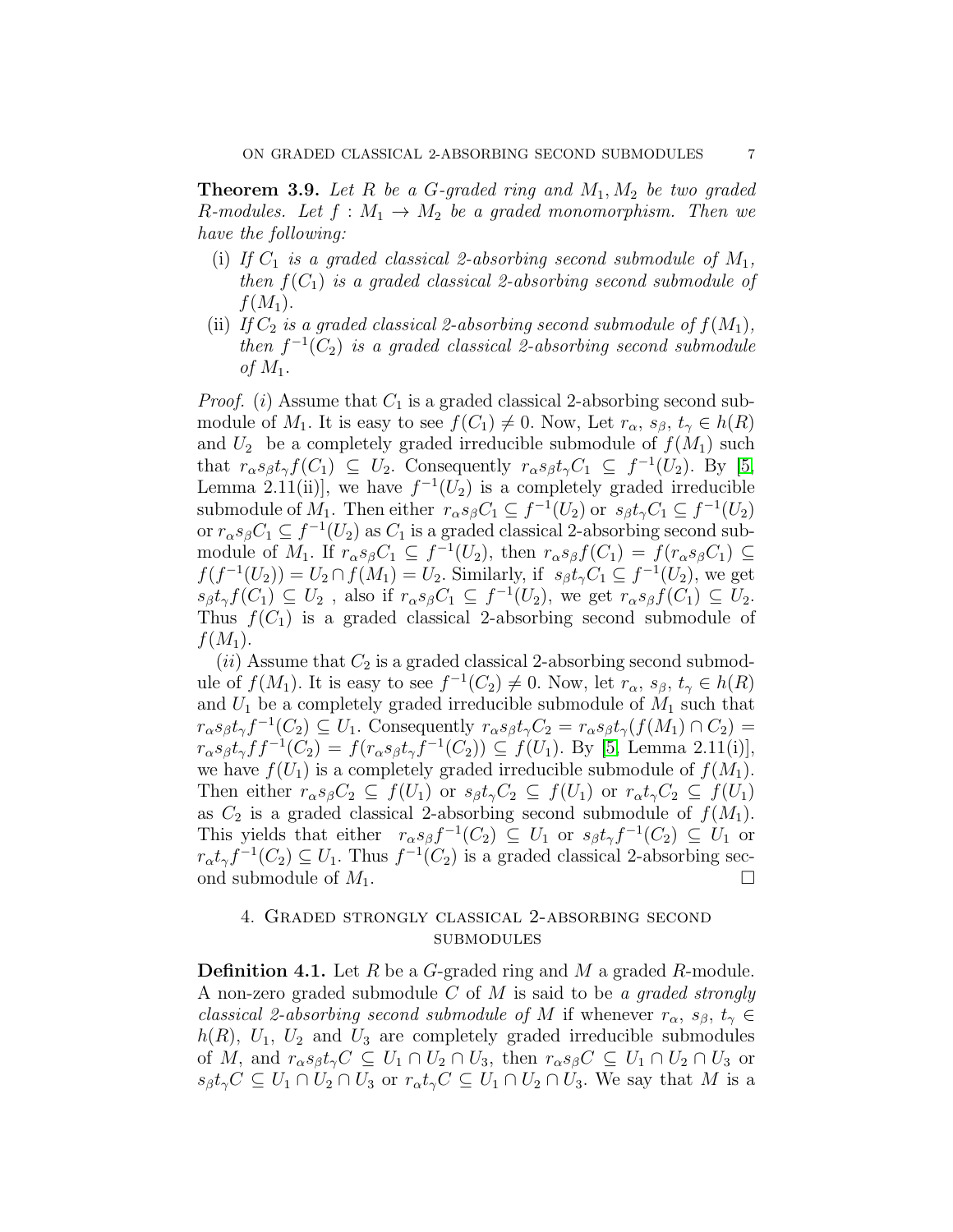graded strongly *classical 2-absorbing second module* if M is a graded strongly classical 2-absorbing second submodule of itself.

The following results give us a characterization of graded strongly classical 2-absorbing second submodule of a graded module.

Theorem 4.2. *Let* R *be a* G*-graded ring,* M *a graded* R*-module and* C *a non-zero graded submodule of* M*. Then the following statements are equivalent:*

- (i) C *is a graded strongly classical 2-absorbing second submodule of* M*;*
- (ii) *For every*  $r_{\alpha}$ ,  $s_{\beta}$ ,  $t_{\gamma} \in h(R)$  *and every graded submodule* N *of* M *with*  $r_{\alpha} s_{\beta} t_{\gamma} C \subseteq N$ , *then either*  $r_{\alpha} s_{\beta} C \subseteq N$  *or*  $s_{\beta} t_{\gamma} C \subseteq N$  *or*  $r_{\alpha}t_{\gamma}C\subseteq N;$
- (iii) *For every*  $r_{\alpha}$ ,  $s_{\beta}$ ,  $t_{\gamma} \in h(R)$ , *either*  $r_{\alpha} s_{\beta} t_{\gamma} C = r_{\alpha} s_{\beta} C$  *or*  $r_{\alpha} s_{\beta} t_{\gamma} C =$  $s_{\beta}t_{\gamma}C$  *or*  $r_{\alpha}s_{\beta}t_{\gamma}C = r_{\alpha}t_{\gamma}C$ .

*Proof.* (i)  $\Rightarrow$  (ii) Assume that C is a graded strongly classical 2absorbing second submodule of M. Let  $r_{\alpha}$ ,  $s_{\beta}$ ,  $t_{\gamma} \in h(R)$  and N be a graded submodule of M such that  $r_{\alpha}s_{\beta}t_{\gamma}C \subseteq N$ . Assume on the contrary that  $r_{\alpha} s_{\beta} C \nsubseteq N$ ,  $s_{\beta} t_{\gamma} C \nsubseteq N$  and  $r_{\alpha} t_{\gamma} C \nsubseteq N$ . Then there exist completely graded irreducible submodules  $U_1$ ,  $U_2$  and  $U_3$  of M such that  $N \subseteq U_1$ ,  $N \subseteq U_2$  and  $N \subseteq U_3$  but  $r_{\alpha} s_{\beta} C \nsubseteq U_1$ ,  $s_{\beta} t_{\gamma} C \nsubseteq U_2$  and  $r_{\alpha}t_{\gamma}C \nsubseteq U_3$  by [\[5,](#page-11-14) Lemma 2.3]. Hence  $r_{\alpha}s_{\beta}t_{\gamma}C \subseteq U_1 \cap U_2 \cap U_3$ . Since C is a graded strongly classical 2-absorbing second submodule of  $M$ , we get either  $r_{\alpha}s_{\beta}C \subseteq U_1 \cap U_2 \cap U_3$  or  $s_{\beta}t_{\gamma}C \subseteq U_1 \cap U_2 \cap U_3$  or  $r_{\alpha}t_{\gamma}C \subseteq$  $U_1 \cap U_2 \cap U_3$  which are contradiction.

 $(ii) \Rightarrow (iii)$  Assume  $(ii)$  is hold. Let  $r_{\alpha}, s_{\beta}, t_{\gamma} \in h(R)$ . Then  $r_{\alpha}s_{\beta}t_{\gamma}C$ is a graded submodule of M. Since  $r_{\alpha} s_{\beta} t_{\gamma} C \subseteq r_{\alpha} s_{\beta} t_{\gamma} C$ , by (*ii*), we have either  $r_{\alpha}s_{\beta}C \subseteq r_{\alpha}s_{\beta}t_{\gamma}C$  or  $s_{\beta}t_{\gamma}C \subseteq r_{\alpha}s_{\beta}t_{\gamma}C \subseteq r_{\alpha}s_{\beta}t_{\gamma}C$ . This yields that either  $r_{\alpha} s_{\beta} t_{\gamma} C = r_{\alpha} s_{\beta} C$  or  $r_{\alpha} s_{\beta} t_{\gamma} C = s_{\beta} t_{\gamma} C$  or  $r_{\alpha} s_{\beta} t_{\gamma} C =$  $r_\alpha t_\gamma C$ .

 $(iii) \Rightarrow (i)$  Trivial.

Lemma 4.3. *Let* R *be a* G*-graded ring,* M *a graded* R*-module and* C *a graded strongly classical 2-absorbing second submodule of* M*. Let* I =  $\bigoplus_{\gamma \in G} I_{\gamma}$  be a graded ideal of R. Then for every  $r_{\alpha}, s_{\beta} \in h(R)$ ,  $\gamma \in G$ *and graded submodule* N *of* M *with*  $r_{\alpha} s_{\beta} I_{\gamma} C \subseteq N$ , *either*  $r_{\alpha} I_{\gamma} C \subseteq N$ *or*  $s_{\beta}I_{\gamma}C \subseteq N$  *or*  $r_{\alpha}s_{\beta}C \subseteq N$ .

*Proof.* By using Theorem 4.2 the proof is similar to the poof of Lemma 3.2, so we omit it.  $\Box$ 

Lemma 4.4. *Let* R *be a* G*-graded ring,* M *a graded* R*-module and* C *a graded strongly classical 2-absorbing second submodule of* M*. Let*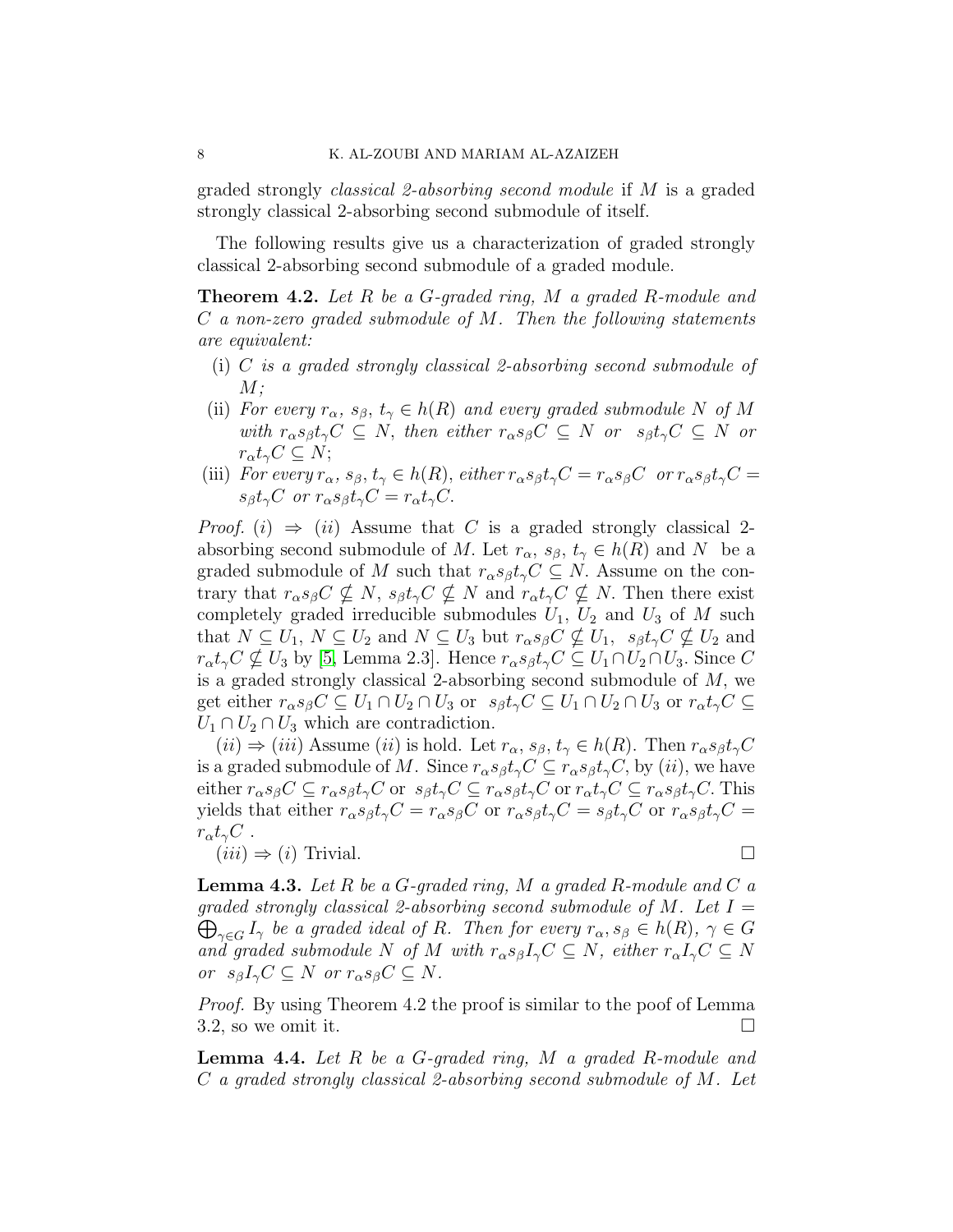$I=\bigoplus_{\beta\in G}I_\beta$  and  $J=\bigoplus_{\gamma\in G}J_\gamma$  be a graded ideals of  $R.$  Then for every  $r_{\alpha} \in h(R), \beta, \gamma \in G$  *and graded submodule* N *of* M *with*  $r_{\alpha}I_{\beta}J_{\gamma}C \subseteq N$ , *either*  $r_{\alpha}I_{\beta}C \subseteq N$  *or*  $r_{\alpha}J_{\gamma}C \subseteq N$  *or*  $I_{\beta}J_{\gamma}C \subseteq N$ .

*Proof.* By using Theorem 4.2 and Lemma 4.3, the proof is similar to the poof of Lemma 3.3, so we omit it.  $\Box$ 

Theorem 4.5. *Let* R *be a* G*-graded ring,* M *a graded* R*-module and* C a non-zero graded submodule of M . Let  $I = \bigoplus_{\alpha \in G} I_\alpha$ ,  $J = \bigoplus_{\beta \in G} J_\beta$ and  $K = \bigoplus_{\gamma \in G} K_{\gamma}$  *be a graded ideals of R. Then the following statements are equivalent:*

- (i) C *is a graded strongly classical 2-absorbing second submodule of* M*.*
- (ii) *For every*  $\alpha$ ,  $\beta$ ,  $\gamma \in G$  *and graded submodule* N *of* M *with*  $I_{\alpha}J_{\beta}K_{\gamma}C \subseteq N$ , either  $J_{\beta}K_{\gamma}C \subseteq N$  or  $I_{\alpha}J_{\beta}C \subseteq N$  or  $I_{\alpha}K_{\gamma}C \subseteq N$ N.

*Proof.* By using Theorem 4.2 and Lemma 4.4, the proof is similar to the proof of Theorem 3.4, so we omit it.  $\square$ 

Theorem 4.6. *Let* R *be a* G*-graded ring,* M *a graded* R*-module and* C *a non-zero graded submodule of* M *and* N *a graded submodule of* M *with*  $C \nsubseteq N$ . *Then* C *is a graded strongly classical 2-absorbing second submodule of*  $M$  *if and only if*  $(N :_R C)$  *is a graded 2-absorbing ideal of* R.

*Proof.* Assume that C is a graded strongly classical 2-absorbing second submodule of M. Since  $C \nsubseteq N$ ,  $(N :_R C) \neq R$ . Now let  $r_{\alpha}, s_{\beta}, t_{\gamma} \in h(R)$ such that  $r_{\alpha} s_{\beta} t_{\gamma} \in (N :_{R} C)$ . Then  $r_{\alpha} s_{\beta} t_{\gamma} C \subseteq N$ . By Theorem 4.2, we have either  $r_{\alpha}s_{\beta}C \subseteq N$  or  $s_{\beta}t_{\gamma}C \subseteq N$  or  $r_{\alpha}t_{\gamma}C \subseteq N$ . Thus either  $r_{\alpha}s_{\beta} \in (N :_{R} C)$  or  $s_{\beta}t_{\gamma} \in (N :_{R} C)$  or  $r_{\alpha}t_{\gamma} \in (N :_{R} C)$ . Therefore (N : $_R$  C) is a graded 2-absorbing ideal of R. Conversely, Let  $r_{\alpha}$ ,  $s_{\beta}$ ,  $t_{\gamma} \in h(R)$  and N be a graded submodule of M with  $r_{\alpha} s_{\beta} t_{\gamma} C \subseteq N$ . If  $C \subseteq N$ , then we are done. Assume that  $C \nsubseteq N$ . By our assumption, we have  $(N :_R C)$  is a graded 2-absorbing ideal of R. Since  $r_{\alpha} s_{\beta} t_{\gamma} \in (N :_R C)$ C), we conclude that either  $r_{\alpha}s_{\beta}C \subseteq N$  or  $s_{\beta}t_{\gamma}C \subseteq N$  or  $r_{\alpha}t_{\gamma}C \subseteq N$ . Hence C is a graded strongly classical 2-absorbing second submodule of M by Theorem 4.2.

Clearly every graded strongly 2-absorbing second submodule is a graded strongly classical 2-absorbing second submodule. The following example shows that the converse is not true in general.

**Example 4.7.** Let  $G = \mathbb{Z}_2$ , then  $R = \mathbb{Z}$  is a G-graded ring with  $R_0 = \mathbb{Z}$  and  $R_1 = \{0\}$ . Let  $M = \mathbb{Z}_6 \times \mathbb{Q}$  be a graded R-module with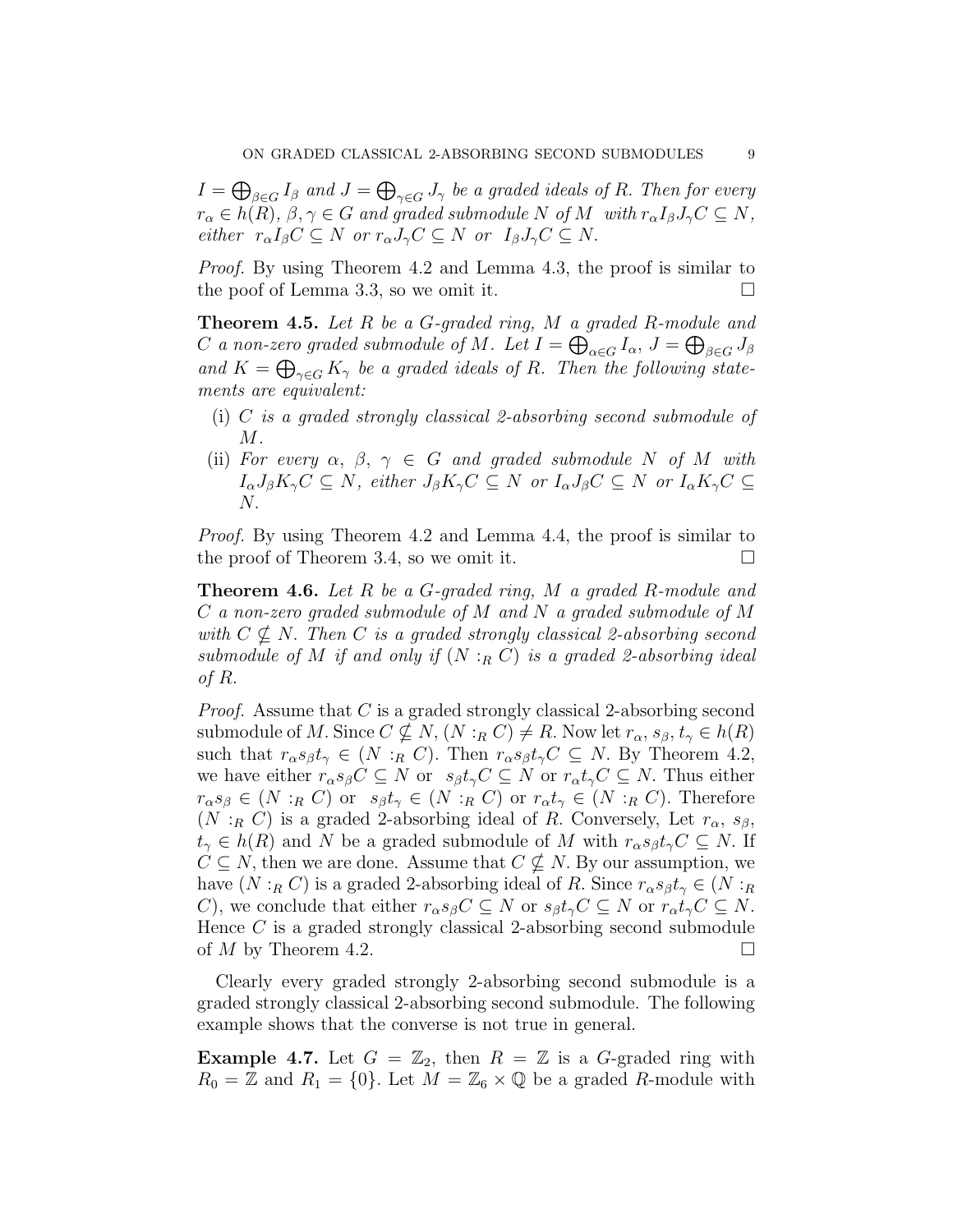$M_0 = \mathbb{Z}_6 \times \mathbb{Q}$  and  $M_1 = \{(0, 0)\}\.$  Then M is a graded strongly classical 2-absorbing second module which is not a graded strongly 2-absorbing second module.

Theorem 4.8. *Let* R *be a* G*-graded ring and* M1, M<sup>2</sup> *be two graded* R-modules. Let  $f : M_1 \to M_2$  be a graded monomorphism. Then we *have the following.*

- (i) If  $C_1$  *is a graded strongly classical 2-absorbing second submodule of*  $M_1$ , then  $f(C_1)$  *is a graded strongly classical 2-absorbing second submodule of* M2*.*
- (ii) If  $C_2$  *is a graded strongly classical 2-absorbing second submodule* of  $f(M_1)$ , then  $f^{-1}(C_2)$  is a graded strongly classical 2-absorbing *second submodule of* M1.

*Proof.* (i) Assume that  $C_1$  is a graded strongly classical 2-absorbing second submodule of M. It is easy to see  $f(C_1) \neq 0$ . Let  $r_{\alpha}, s_{\beta}, t_{\gamma} \in h(R)$ . By Theorem 4.2, we have either  $r_{\alpha}s_{\beta}t_{\gamma}C_1 = r_{\alpha}s_{\beta}C_1$  or  $r_{\alpha}s_{\beta}t_{\gamma}C_1 =$  $s_{\beta}t_{\gamma}C_1$  or  $r_{\alpha}s_{\beta}t_{\gamma}C_1 = r_{\alpha}t_{\gamma}C_1$ . We can assume that  $r_{\alpha}s_{\beta}t_{\gamma}C_1 = r_{\alpha}s_{\beta}C_1$ . Then  $r_{\alpha}s_{\beta}t_{\gamma}f(C_1) = f(r_{\alpha}s_{\beta}t_{\gamma}C_1) = f(r_{\alpha}s_{\beta}C_1) = r_{\alpha}s_{\beta}f(C_1)$ . Hence  $f(C_1)$  is a graded strongly classical 2-absorbing second submodule of  $M_2$  by Theorem 4.2.

(*ii*) Use the technique of Theorem 3.9(ii), and apply Theorem 4.2.  $\Box$ 

**Definition 4.9.** Let  $S$  be a non-zero graded submodule of a graded R-module M. We say that S is *a graded weakly second submodule of* M if  $r_{\alpha}s_{\beta}S \subseteq N$ , where  $r_{\alpha}, s_{\beta} \in h(R)$  and N is a graded submodule of M, then either  $r_{\alpha}S \subseteq N$  or  $s_{\beta}S \subseteq N$ .

Lemma 4.10. *Let* R *be a* G*-graded ring and* M *be a graded* R*-module.* If  $S_1$  and  $S_2$  are graded weakly second submodules of M, then  $S =$  $S_1 + S_2$  *is a graded strongly classical 2-absorbing second submodule of* M.

*Proof.* Assume that  $S_1$  and  $S_2$  are graded weakly second submodules of M and  $S = S_1 + S_2$ . Let  $r_{\alpha}$ ,  $s_{\beta}$ ,  $t_{\gamma} \in h(R)$ . As  $r_{\alpha} s_{\beta} t_{\gamma} S_1 \subseteq r_{\alpha} s_{\beta} t_{\gamma} S_1$  and  $S_1$  is a graded weakly second submodule, then either  $r_{\alpha}S_1 \subseteq r_{\alpha} s_{\beta} t_{\gamma} S_1$ or  $s_{\beta}S_1 \subseteq r_{\alpha}s_{\beta}t_{\gamma}S_1$  or  $t_{\gamma}S_1 \subseteq r_{\alpha}s_{\beta}t_{\gamma}S_1$ . This yields that either  $r_{\alpha}S_1 =$  $r_{\alpha}s_{\beta}t_{\gamma}S_1$  or  $s_{\beta}S_1 = r_{\alpha}s_{\beta}t_{\gamma}S_1$  or  $t_{\gamma}S_1 = r_{\alpha}s_{\beta}t_{\gamma}S_1$ . Similarly, we have either  $r_{\alpha}S_2 = r_{\alpha}s_{\beta}t_{\gamma}S_2$  or  $s_{\beta}S_2 = r_{\alpha}s_{\beta}t_{\gamma}S_2$  or  $t_{\gamma}S_2 = r_{\alpha}s_{\beta}t_{\gamma}S_2$ . We may assume that  $r_{\alpha}S_1 = r_{\alpha}s_{\beta}t_{\gamma}S_1$ . Likewise assume that  $s_{\beta}S_2 = r_{\alpha}s_{\beta}t_{\gamma}S_2$ . Then  $r_{\alpha} s_{\beta} t_{\gamma} S = r_{\alpha} s_{\beta} t_{\gamma} S_1 + r_{\alpha} s_{\beta} t_{\gamma} S_2 = r_{\alpha} S_1 + s_{\beta} S_2 = r_{\alpha} s_{\beta} S = r_{\alpha} s_{\beta} S_1 +$  $r_{\alpha}s_{\beta}S_2 = r_{\alpha}s_{\beta}S$ . By Theorem 4.2, we have S is a graded strongly classical 2-absorbing second submodules of  $M$ .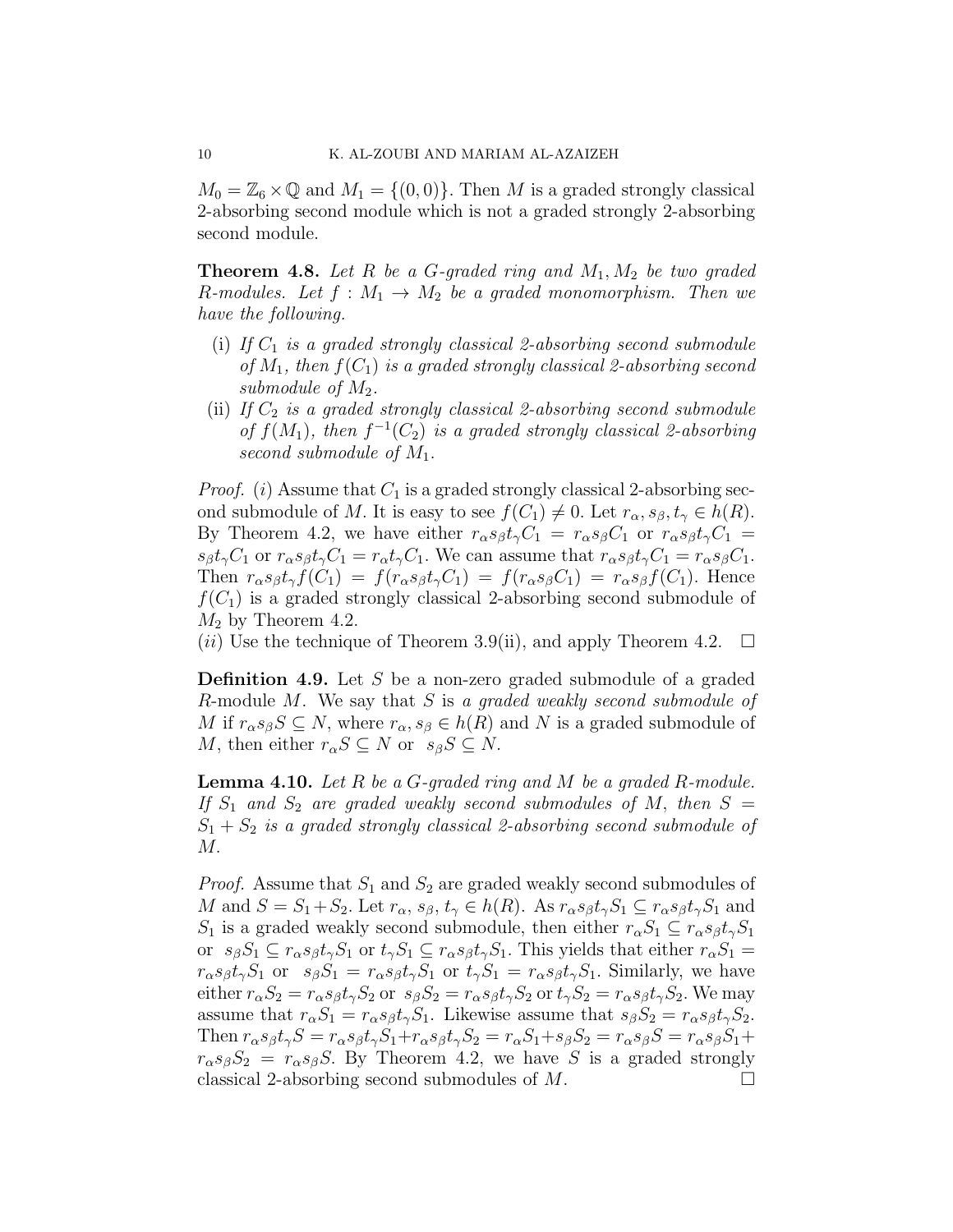Let  $R_i$  be a graded commutative ring with identity and  $M_i$  be a graded  $R_i$ -module, for  $i = 1, 2$ . Let  $R = R_1 \times R_2$ . Then  $M = M_1 \times M_2$ is a graded  $R$ -module and each graded submodule  $C$  of  $M$  is of the form  $C = C_1 \times C_2$  for some graded submodules  $C_1$  of  $M_1$  and  $C_2$  of  $M_2$ (see [\[28\]](#page-12-12).)

**Theorem 4.11.** Let  $R = R_1 \times R_2$  be a G-graded ring and  $M = M_1 \times M_2$ *a graded* R*-module where* M<sup>1</sup> *is a graded* R1*-module and* M<sup>2</sup> *is a graded*  $R_2$ -module. Let  $C_1$  and  $C_2$  be a non-zero graded submodules of  $M_1$  and M2, *respectively.*

- (i)  $C = C_1 \times 0$  *is a graded strongly classical 2-absorbing second submodule of*  $M$  *if and only if*  $C_1$  *is a graded strongly classical* 2*absorbing second submodule of* M1*.*
- (ii)  $C = 0 \times C_2$  *is a graded strongly classical 2-absorbing second submodule of*  $M$  *if and only if*  $C_2$  *is a graded strongly classical* 2*absorbing second submodule of* M2*.*
- (iii)  $C = C_1 \times C_2$  *is a graded strongly classical 2-absorbing submodule of*  $M$  *if and only if*  $C_1$  *and*  $C_2$  *are graded weakly second submodules of* M<sup>1</sup> *and* M2, *respectively.*

*Proof.* (i) Assume that  $C = C_1 \times 0$  is a graded strongly classical 2absorbing second submodule of  $M$ . From our assumption,  $C$  is a nonzero graded submodule, so  $C_1 \neq 0$ . Set  $M' = M_1 \times 0$ . One can see that  $C = C_1 \times 0$  is a graded strongly classical 2-absorbing second submodule of M'. Also, observe that  $M' \simeq M_1$  and  $C \simeq C_1$ . Hence  $C_1$  is a graded strongly classical 2-absorbing second submodule of  $M_1$  by Theorem 4.8. The converse is clear.

 $(ii)$  It can be easily verified similar to  $(i)$ .

(*iii*) Assume that  $C = C_1 \times C_2$  is a graded strongly classical 2absorbing submodule of  $M$ . We have to show that  $C_1$  is a graded weakly second submodule of  $M_1$ . Since  $C_2 \neq 0$ , by [\[5,](#page-11-14) Lemma 2.3], there exist a completely graded irreducible submodule  $U_2$  of  $M_2$  such that  $C_2 \nsubseteq U_2$ . Let  $r_{\alpha}, s_{\beta} \in h(R)$ , N be a graded submodule of  $M_1$  and  $r_{\alpha}s_{\beta}C_1 \subseteq N$ . Thus  $(r_{\alpha}, 1)(s_{\beta}, 1)(1, 0)(C_1 \times C_2) = r_{\alpha} s_{\beta} C_1 \times 0 \subseteq N \times U_2$ . As  $C = C_1 \times C_2$ is a graded strongly classical 2-absorbing submodule of M, by Theorem 4.2, we have either  $(r_{\alpha}, 1)(s_{\beta}, 1)(C_1 \times C_2) = r_{\alpha}s_{\beta}C_1 \times C_2 \subseteq N \times U_2$  or  $(s_{\beta}, 1)(1, 0)(C_1 \times C_2) = s_{\beta}C_1 \times 0 \subseteq N \times U_2$  or  $(r_{\alpha}, 1)(1, 0)(C_1 \times C_2) =$  $r_{\alpha}C_1 \times 0 \subseteq N \times U_2$ .

If  $r_{\alpha}s_{\beta}C_1 \times C_2 \subseteq N \times U_2$ , then  $C_2 \subseteq U_2$  a contradiction. Which implies either  $r_{\alpha}C_1 \subseteq N$  or  $s_{\beta}C_1 \subseteq N$ . Thus  $C_1$  is a graded weakly second submodule of  $M_1$ . Similarly, we can show that  $C_2$  is a graded weakly second submodule of  $M_2$ .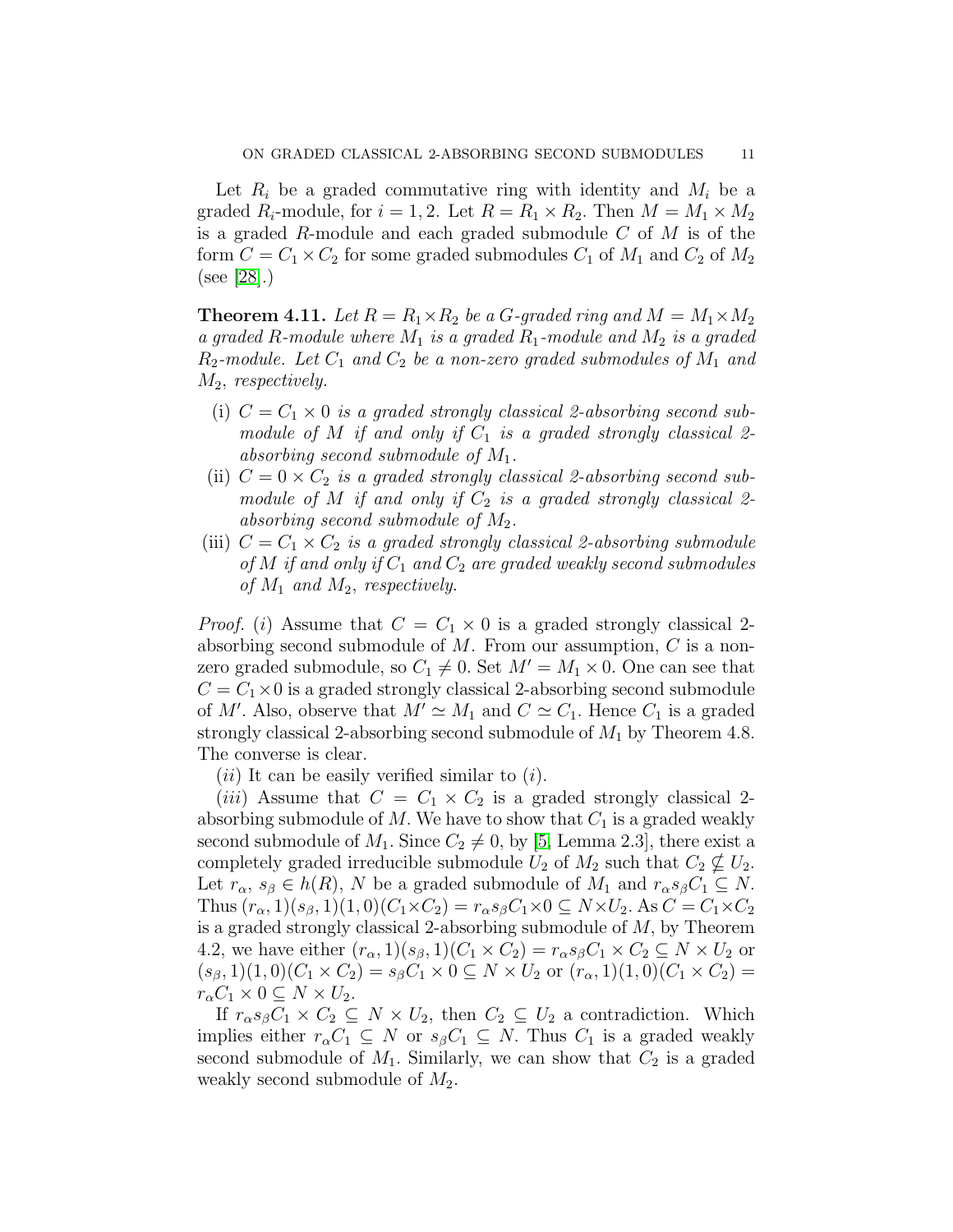Conversely, assume that  $C_1$  and  $C_2$  are graded weakly second submodules of  $M_1$  and  $M_2$ , respectively. Then it is clear that  $C_1 \times 0$ ,  $0 \times C_2$  are graded weakly second submodules of M. By Lemma 4.10, we have  $C = C_1 \times 0 + 0 \times C_2$  is a graded strongly classical 2-absorbing submodule of  $M$ .

### Acknowledgments

The authors wish to thank sincerely the referees for their valuable comments and suggestions.

Conflict of Interest Statement: On behalf of all authors, the corresponding author states that there is no conflict of interest.

#### **REFERENCES**

- <span id="page-11-2"></span>[1] K. Al-Zoubi and R. Abu-Dawwas, On graded quasi-prime Submodules, Kyungpook Math. J., 55 (2) (2015), 259-266.
- <span id="page-11-6"></span>[2] K. Al-Zoubi and R. Abu-Dawwas, On graded 2-absorbing and weakly graded 2-absorbing submodules, J. Math. Sci. Adv. Appl. 28 (2014), 45-60.
- <span id="page-11-5"></span>[3] K. Al-Zoubi, R. Abu-Dawwas and S. Ceken, On graded 2-absorbing and graded weakly 2-absorbing ideals, Hacet. J. Math. Stat., 48 (3) (2019), 724–731.
- <span id="page-11-13"></span>[4] K. Al-Zoubi and M. Al-Azaizeh, On graded classical 2-absorbing submodules of graded modules over graded commutative rings, Rend. Istit. Mat. Univ. Trieste., 50 (2018), 1–10.
- <span id="page-11-14"></span><span id="page-11-7"></span>[5] K. Al-Zoubi and M. Al-Azaizeh, On graded 2-absorbing second submodules of graded modules over graded commutative rings, submitted.
- [6] K. Al-Zoubi and M. Al-Dolat, On graded classical primary submodules, Adv. Pure Appl. Math., 7 (2) (2016), 93-96.
- <span id="page-11-11"></span>[7] K. Al-Zoubi and A. Al-Qderat, Some properties of graded comultiplication modules, Open Math., 15 (2017), 187-192.
- <span id="page-11-8"></span>[8] K. Al-Zoubi and M. Jaradat, On the graded classical prime spectrum of a graded module, Proyecciones Journal of Mathematics, 37 (3) (2018), 519–533..
- <span id="page-11-3"></span>K. Al-Zoubi, M. Jaradat and R. Abu-Dawwas, On graded classical prime and graded prime submodules, Bull. Iranian Math. Soc.,  $41$  (1) (2015), 217-225.
- [10] K. Al-Zoubi and F. Qarqaz, An intersection condition for graded prime ideals, Boll Unione Mat. Ital., 11 (4) (2018), 483–488.
- <span id="page-11-4"></span>[11] K. Al-Zoubi and F. Qarqaz, An intersection condition for graded prime submodules in Gr-multiplication modules, Math. Reports, 20 (3) (2018), 329-336.
- <span id="page-11-9"></span>[12] R. Abu-Dawwas and K. Al-Zoubi, On graded weakly classical prime submodules, Iran. J. Math. Sci. Inform. 12 (1) (2017), 153–161.
- <span id="page-11-0"></span>[13] D. F. Anderson and A. Badawi, On n-absorbing ideals of commutative rings, Comm. Algebra 39 (2011), 1646–1672.
- <span id="page-11-1"></span>[14] H. Ansari-Toroghy and F. Farshadifar, Classical and strongly classical 2 absorbing second submodules, Commun. Fac. Sci. Univ. Ank. Ser. A1 Math. Stat., 69 (1) (2020), 123–136.
- <span id="page-11-10"></span>[15] H. Ansari-Toroghy and F. Farshadifar, Graded comultiplication modules, Chiang Mai J. Sci., 38 (3) (2011), 311–320.
- <span id="page-11-12"></span>[16] H. Ansari-Toroghy and F.Farshadifar, On graded second modules, Tamkang J. Math., **43** (4) (2012), 499–505.